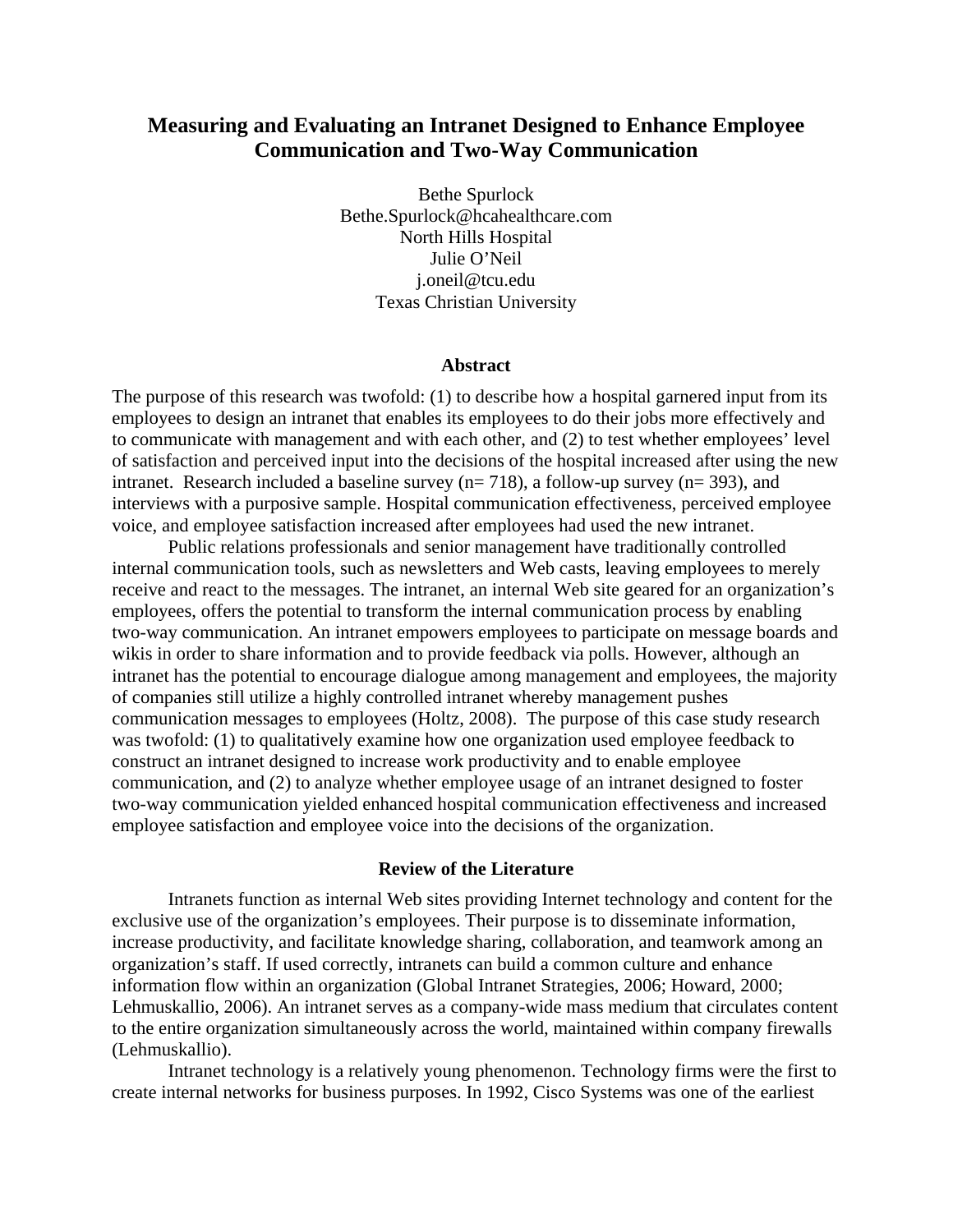companies to create an intranet system. "Our intranet was originally conceived to help employees support our customers," (cited in Howard, 2000, p. 17) said Nicolle Henneuse, employee communications intranet manager for Cisco Systems. IBM soon followed with an intranet site of its own in 1994, and three years later Intel, 3Com, and Dell all launched their intranets (Howard).

# *Benefits of Intranets*

An intranet can streamline communication within an organization. A 2006 survey of 101 companies from around the world found that 52% of intranet managers polled perceived the intranet to be the primary means of delivering information within the organization, which signals a change from a reliance on printed communication or e-mail. Twenty percent of intranet managers found intranets to be a collaboration platform and knowledge-sharing tool, and 19% thought they enhanced productivity (Global Intranet Strategies, 2006).

The intranet not only fosters communication, it radically changes the way people communicate. Management can still disseminate pertinent communication to employees in a timely manner with official content written and published by communication staff. But the exciting thing about the intranet is that it also allows staff members to find information they want and need to do their jobs, providing for a bottom-up communication form that features unpolished content written for internal use and generated by employees in the field. Examples include internal employee blogs, feedback forms, user-specific dashboards, and shared video (Frankola, 2009; Fugere, 2009; Howard, 2000; McConnell, 2007).

Intranets also allow for horizontal information flow, including collaborative tools such as wikis and message boards, for employees across the organization to exchange information and best practices with one another (Holtz, 2008; McConnell, 2007). When information is shared among co-workers via the intranet, organizations may experience increased productivity, better customer service, and less troubleshooting.

The intranet has opened up communication and empowers employees to take part in an ongoing conversation with management and with each other (De Bussy, Ewing, & Pitt, 2003). It provides a forum for dialogic, two-way communication between staff and management, allowing the two parties to foster a communication spirit with a commitment to open, two-way communication, a willingness to listen, and a willingness to share best practices (De Bussy et al.). This opportunity for two-way dialogue makes the information on the intranet more relevant to employees' daily activities and provides them with a feeling of ownership in the organization. If employees perceive the intranet as a management tool with only top-down communication, it may reinforce an "us" versus "them" mentality (McConnell, 2007; Weiss, 2007).

# *Barriers to Intranet Success*

All employees should have access to the company's intranet. If employees are excluded, these workers may miss important information and feel left out or less valued by management. Restricting usage reinforces the privileged position of those with intranet access and intranet access can become a status symbol within some organizations, leading to social inequality (Lehmuskallio, 2006).

A challenge with the intranet is ensuring that employees understand how to gain access to information they need in order to do their jobs better. Employees must be aware of the intranet tools available, and those tools must be relevant. Intranet gatekeepers must act as tour guides to ensure that employees fully understand how to navigate the site and find the information they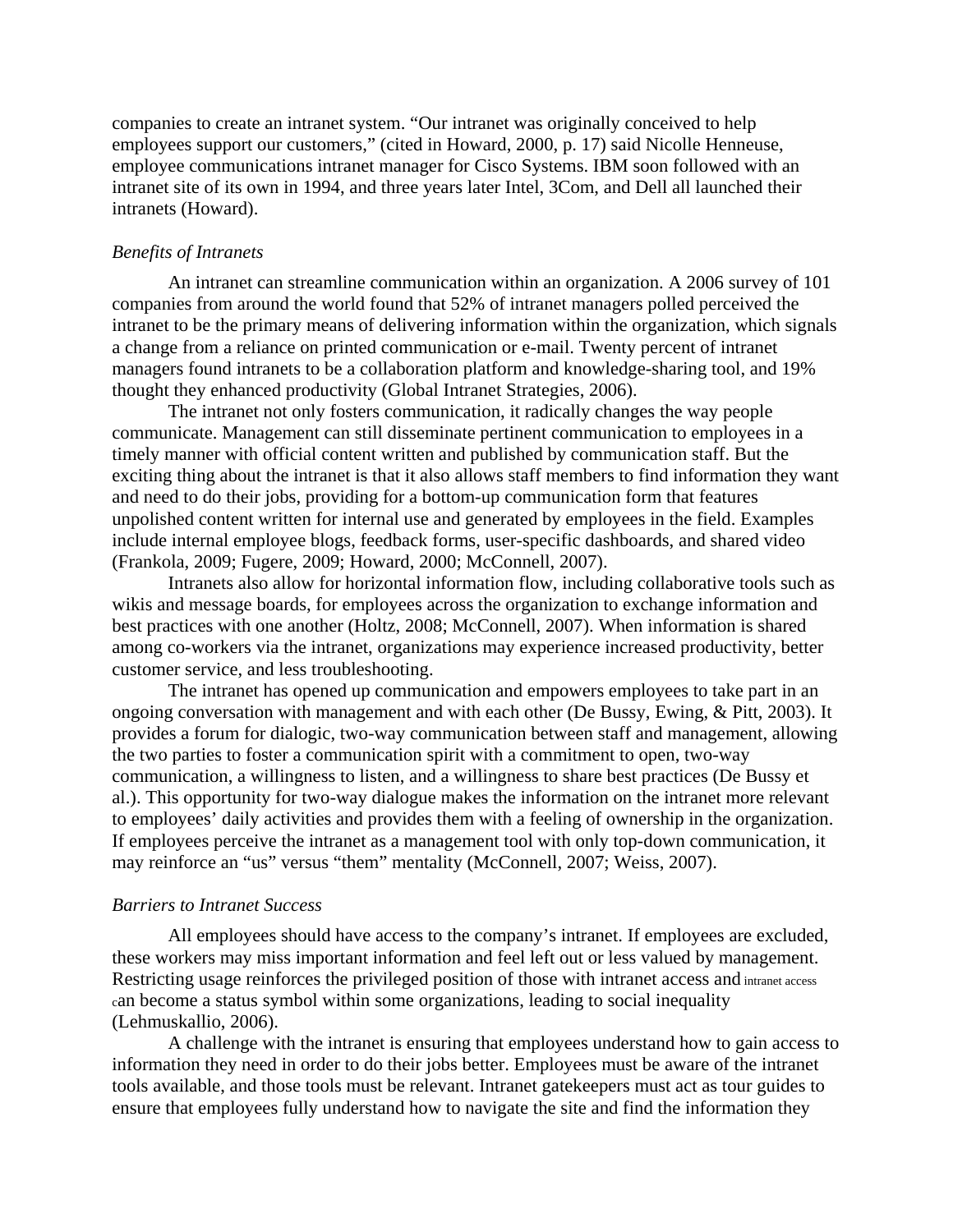need (Grates, 2005). An intranet is most effective when it becomes the entry-point for basic tasks performed daily by staff at all levels of the organization, including job instructions, regulations, policy documents, demonstrations, and customer files (Cozijn, Maes, Schackman, & Ummelen, 2007). Intranets must also be used to enhance employee work productivity, not to encourage excessive non-work related online usage (Anderberg, 2008).

An employee population with limited knowledge or a fear of Web technology must be educated to use new technology and understand how to navigate it to easily find the tools available. Intranets are not an "If we build it, they will come" phenomenon (Weiss, 2007, p. 23). Employees must be convinced that the effort it takes to master the intranet will eventually lead to a more efficient and satisfactory job performance. If not, these users will eventually turn to alternative ways of executing their tasks, and the intranet will be underutilized and irrelevant (Cozijn et al., 2007; Royal & SunAlliance, 2000). Intranet developers should avoid using technical language and instead educate employees on individual components that will quickly enhance job performance (Weiss). If employees understand the intranet, it has a better opportunity to succeed (Royal & SunAlliance)

An intranet should be organized in such a way that it becomes intuitive for the end user. It should enhance task performance by allowing users to locate information quickly and efficiently. There are many ways a company can organize and label its intranet structure. Research has shown that organizing intranet content based on the company's organizational chart is more intuitive for employees because they are more familiar with that structure. Yet, with training, eventually employees can become equally as familiar with a task-based structure as well (Cozijn et al., 2007).

### *Intranet Ownership*

The literature reveals two primary approaches to intranet control. Some organizations practice tight control by only a few developers, while others allow for viral updates by all users to create material that is more user-specific and relevant. There are pros and cons for both approaches.

A centralized, tightly controlled approach to content publishing ensures a cleaner, better organized intranet with higher content quality. Many companies with looser controls complain that their intranets have grown too large, responsibility for who maintains each content section is unclear, and information is out of date. By having few content publishers, information remains more manageable. However, under this model, content is also less specific and more generalized, which may not provide useful to individual employees looking to the intranet to make their jobs easier. Also, because few content creators serve as gatekeepers, the information communicated may convey a strong top-down feeling, reinforcing an "us" versus "them" mentality among staff (Lehmuskallio, 2006). Another potential negative ramification may be that employees don't receive relevant information quickly enough to maintain their competitive advantage (Holtz, 2008).

Several case studies feature organizations with tight publishing controls. Royal & SunAlliance, an international company with more than 50,000 employees, uses an intranet council of core business representatives to keep its intranet from being clogged with irrelevant material (Royal & SunAlliance, 2000). Halifax Bank of Scotland (HBOS), a company with 45,000 employees, re-launched its intranet site, which had grown unwieldy from years of allowing anybody to publish information. The company identified a team of eight publishers who took 47 internal sites and combined them to one more manageable intranet (France, 2007).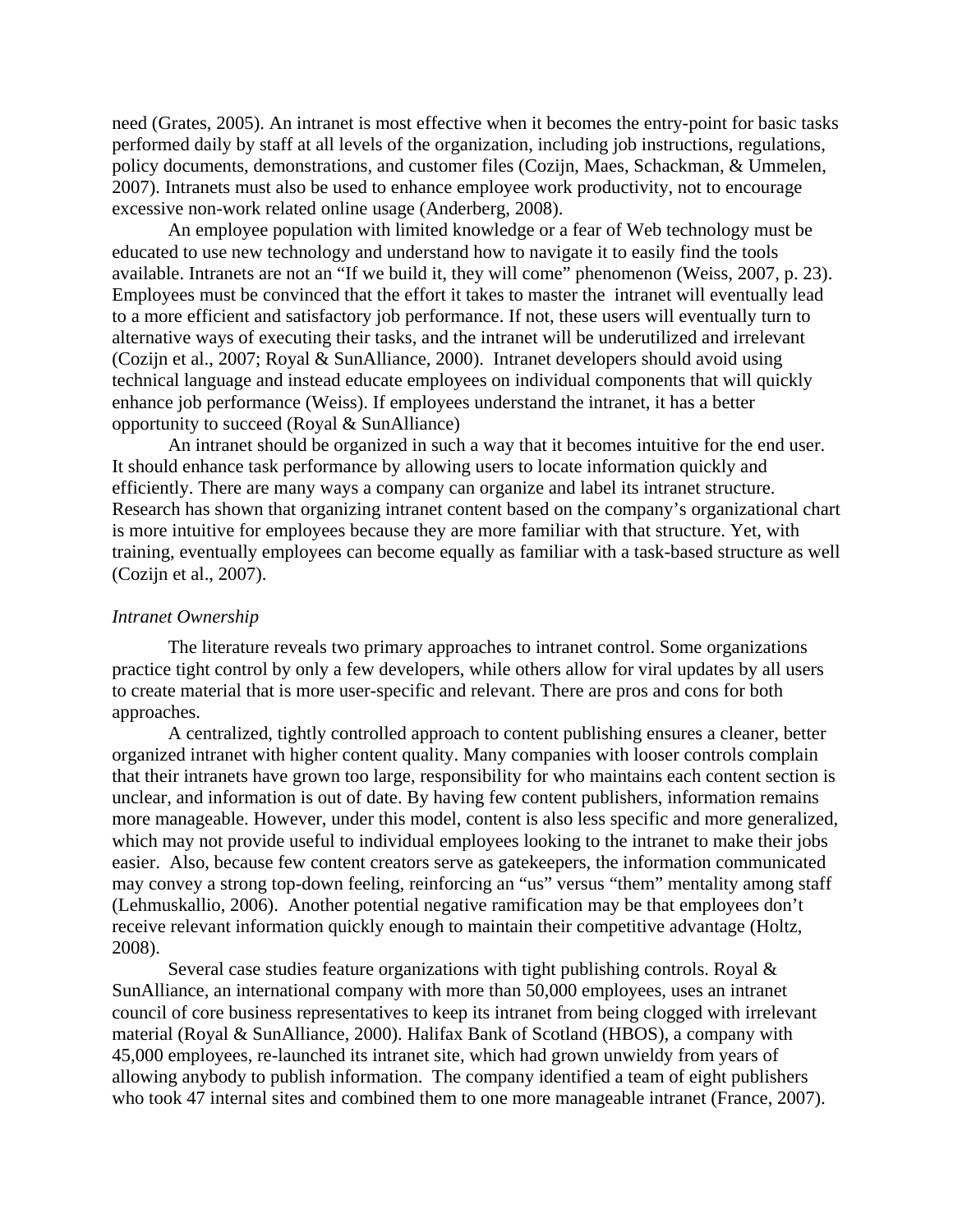Melcrum's 2006 online survey of 1,149 companies from various industries all over the world found that 87% of companies surveyed had a highly centralized model for internal communications. However, only 53% thought it would be structured that way in the future (Dewhurst, 2006/2007). More companies are planning to progress toward a less structured, less centralized model that allows for more contributors.

A decentralized approach to content publishing risks a lack of content control and a drastic increase in the amount of information published, which can lead to information overload (Lehmuskallio, 2006). However, benefits include a dispersed maintenance load, faster content updates, and contributions by employees closest to the issues, providing for more specific content and more job-related information (Holtz, 2008; Lehmuskallio). If employees can navigate through the noise of more information, then the result can be a tool that is more meaningful and useful for employees.

# *Metrics for Success*

Companies employ various methods for measuring success and return on investment for their intranet sites. They measure a combination of hard and soft benefits:

- Increased usage/readership (Global Intranet Strategies, 2006; Lehmuskallio, 2006; Prime & Williams, 2007; Ward, 2007)
- Amount of discussion (Royal & SunAlliance, 2000)
- Amount of content and the amount of employees with access to the intranet (Global Intranet Strategies, 2006; Lehmuskallio, 2006)
- Dollar savings and streamlining due to maintenance tips and best practices shared (Global Intranet Strategies, 2006; Ward, 2007)
- Improved efficiency and effectiveness (Cozijn et al., 2007)
- Improved user satisfaction (Cozijn et al., 2007; Haithi, 2007; Prime & Williams, 2007)

These measurements are taken through various means, including Web statistics (Prime & Williams, 2007; Ward, 2007), user surveys (Haithi, 2007; Prime & Williams), quality audits that ask users if the intranet helps them do their job better (Gleba & Cavanagh, 2005), and informal feedback from users, focus groups, and telephone interviews (Global Intranet Strategies, 2006). The Global Intranet Strategy Survey found that only 29% of the participating organizations conduct formal evaluations on an annual basis, while almost half (48%) do not conduct regular evaluations, and 9% have not done any type of formal evaluation.

In summary, much of the research on intranets has focused on large companies with thousands of employees and multiple locations. Although smaller organizations don't typically have as many resources to fund their intranets compared to larger companies, they nonetheless must design intranets that are capable of providing timely and relevant information and enabling employee dialogue. This study seeks to examine how one medium-sized organization designed an intranet from the ground up to reflect the needs and wants of its employees. This study describes the initial research conducted to identify the organization's needs, the grassroots planning and implementation of the new site, the testing, and finally, how employees rated the employee-friendly intranet and their perceptions of how much feedback they now have into the decisions of that organization and their level of satisfaction.

# **Method**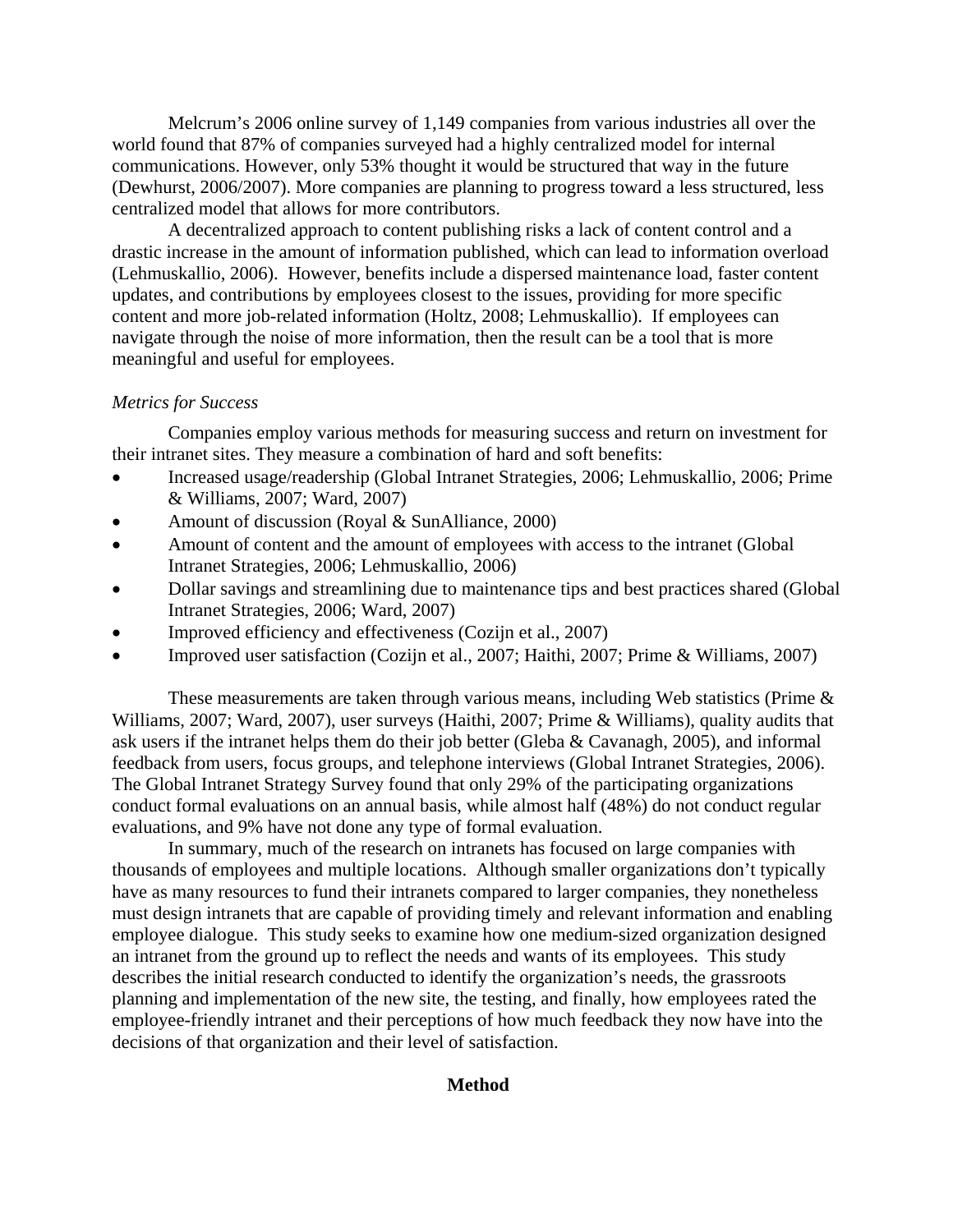### *Overview of the Subject Company*

North Hills Hospital is a 176-bed hospital located in a suburb of Dallas-Fort Worth. By industry standards, North Hills is a medium-size hospital with approximately 8,200 admissions, 42,000 emergency room visits, and 36,000 outpatient visits each year. It offers a broad spectrum of health care services including emergency services, surgery, cardiac care, women's services, therapy, and a rehabilitation unit. The hospital, in operation since 1961, has enjoyed a stable leadership team, with its CEO at the helm for the past 18 years. Of the hospital's 800 employees, 80% are female. The average North Hills employee is 42 years old and has been working at the hospital for 14 years.

# *Data Collection*

In phase one of the study, a baseline survey was disseminated to all employees in May 2008 via a telephone and Internet survey. The hospital had 718 employees participate, for a 92% response rate. In phase two, informal interviews and open-ended surveys were conducted with a purposive sample to gauge input into the intranet design process. In stage three—five weeks after employees had been using the new intranet—a follow-up survey was posted on the intranet site for one week in December 2008. Three hundred and ninety-three employees responded to the survey, for a response rate of 49%.

# *Measurement*

 Five items measured communication effectiveness, employee voice, and employee satisfaction in both the baseline and follow-up survey. Communication effectiveness of the hospital was measured by asking respondents to rate this statement on a scale from one to five: "I am kept well informed of what is happening here." Employee voice was measured by responses to these three statements: (a) "I am satisfied with the amount of voice I have in the decisions that affect my work," (b) "My facility is a place where differences are valued and people feel included," and (c) "All employees are treated with respect regardless of their job." Employee satisfaction was measured by asking employees to rate their level of agreement with this statement: "I would recommend North Hills Hospital as a great place to work." These five statements were measured on a five-point Likert-type scale with "strongly agree" and "strongly disagree" serving as anchors.

 Informal interviews and open-ended survey questionnaires constituted the qualitative portion of this study. The results section provides the wording of the qualitative questions.

 In the follow-up survey, four Likert type-scale statements (see Table 2) and two openended questions measured employee satisfaction with the intranet (see Table 2).

### **Results**

#### *Phase One: Baseline Survey*

 Results from phase one of the study indicated that North Hills Hospital had room for improvement in both its communication effectiveness and in its effort to secure feedback from employees. As indicated in Table one, 31 percent of employees were either neutral or negative when asked to respond to the statement, "I am kept well informed of what is happening here." Thirty-five percent of employees indicated they were not satisfied with the amount of voice that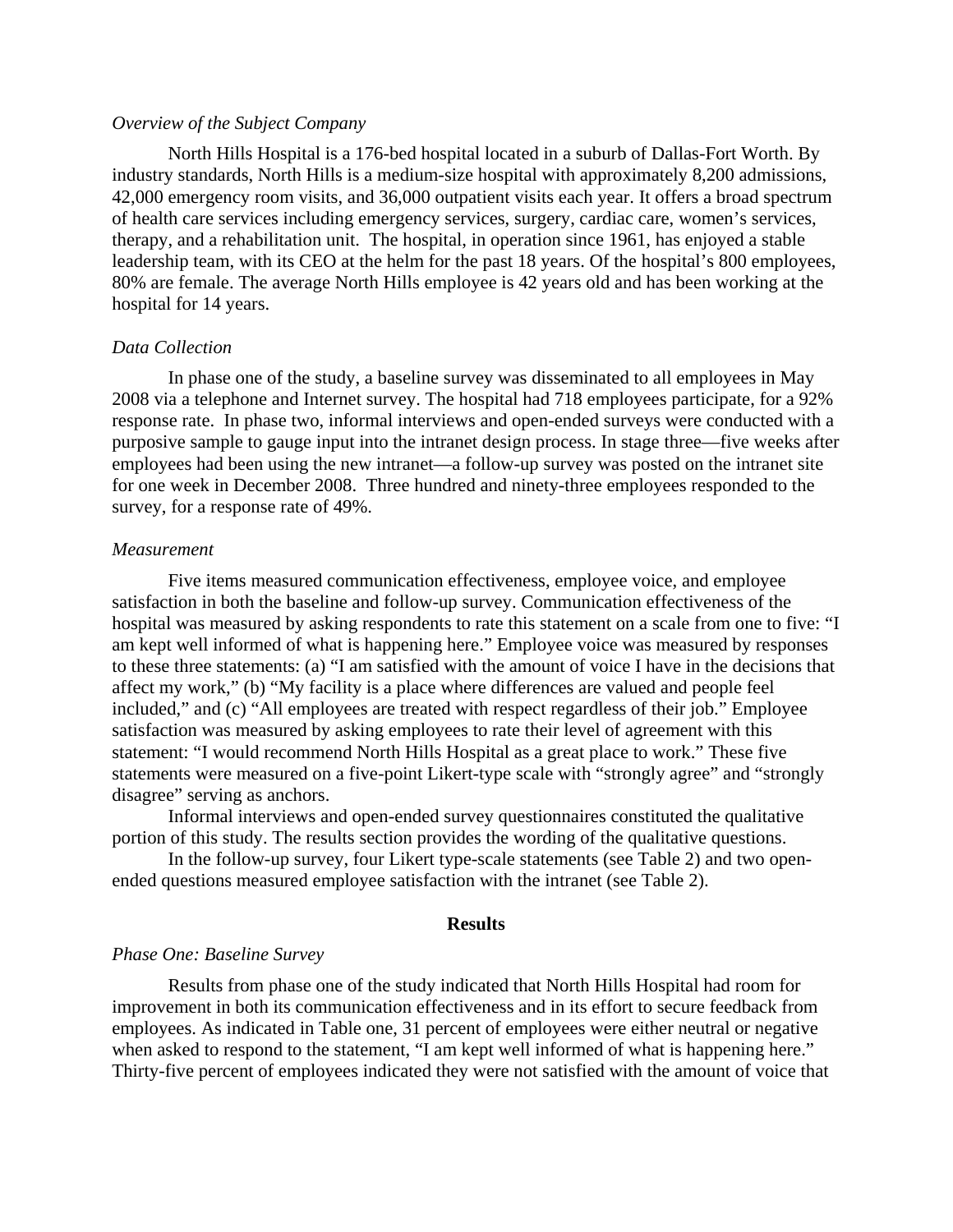they have in the decisions that affect their work. More than a quarter of employees did not believe that the hospital "is a place where differences are valued and people feel included."

 The results of this baseline survey did not surprise the hospital communications director. In recent years, the hospital had practiced a scatter-shot communications strategy, utilizing newsletters, bulletin boards, poster campaigns, letters to employees' homes, and a disproportionate reliance on email. The hospital had no single communication channel that consistently reached every employee, making it difficult to ensure that employees received and understood important messages.

The hospital faced major barriers to implementing a consistent communications strategy. First, employees had inconsistent access to technology. Staff in business operations had access to e-mail, but most clinical staff and support services employees did not. Electronic messages sent to clinical staff had to be sent using an antiquated DOS-based communication system unable to support graphics or text formatting. It was difficult to communicate important messages in a creative and efficient manner; with this system, every message looked the same.

Another communication challenge stemmed from the round-the-clock nature of hospital staffing. Employees could work days, nights, weekends, holidays, or part-time. This made interpersonal communication between hospital leadership and employees difficult because many employees rarely interacted with their department directors, much less senior leadership. Except for the occasional evening leadership rounds, night and weekend employees received most of their communication through either formal hospital communication or through a secondary source, such as a shift supervisor. As messages were disseminated, key components were changed or dropped, meaning that employees did not receive consistent messaging.

At the time, the hospital had an antiquated intranet site consisting of just five pages, each a white screen featuring a grid filled with links to various nursing, managerial, and educational resources (see Figure 1). It was not used to communicate messages to employees, but rather as a resource library for information. It was run by the information technology department and had no involvement from human resources, the communications department, or senior management.

# *Phase Two: Qualitative Research Used in the Planning Stage*

In order to address some of the problems identified in the baseline survey and to formalize a communication structure at the hospital, the communications department set out to design a user-friendly, all-inclusive employee intranet site. The goal was to provide a way to seamlessly communicate a consistent message to all employees, regardless of email access, shift, age, department, or comfort with technology. By creating a tool to improve communication, both two-way and top-down, the communications department expected to see an improvement in the hospital's employee scores regarding communication, voice, and satisfaction. By employing a grassroots approach, the communications department hoped to increase employee buy-in and adoption of the new site. Additionally, the hospital planned to measure and trend usage rates to see if employees were receiving the messages disseminated.

Before starting work on the hospital's intranet, the communications director conducted extensive research to find best practices for other corporations' intranets. After analyzing research on intranet trends, she conducted a content analysis of other hospitals' intranets and of large businesses from several different industries. The communications director used the information gleaned from the content analysis to identify a list of the items thought to be most beneficial for the hospital. Additionally, creating opportunities for two-way communication and extensive, meaningful measurement was made a priority.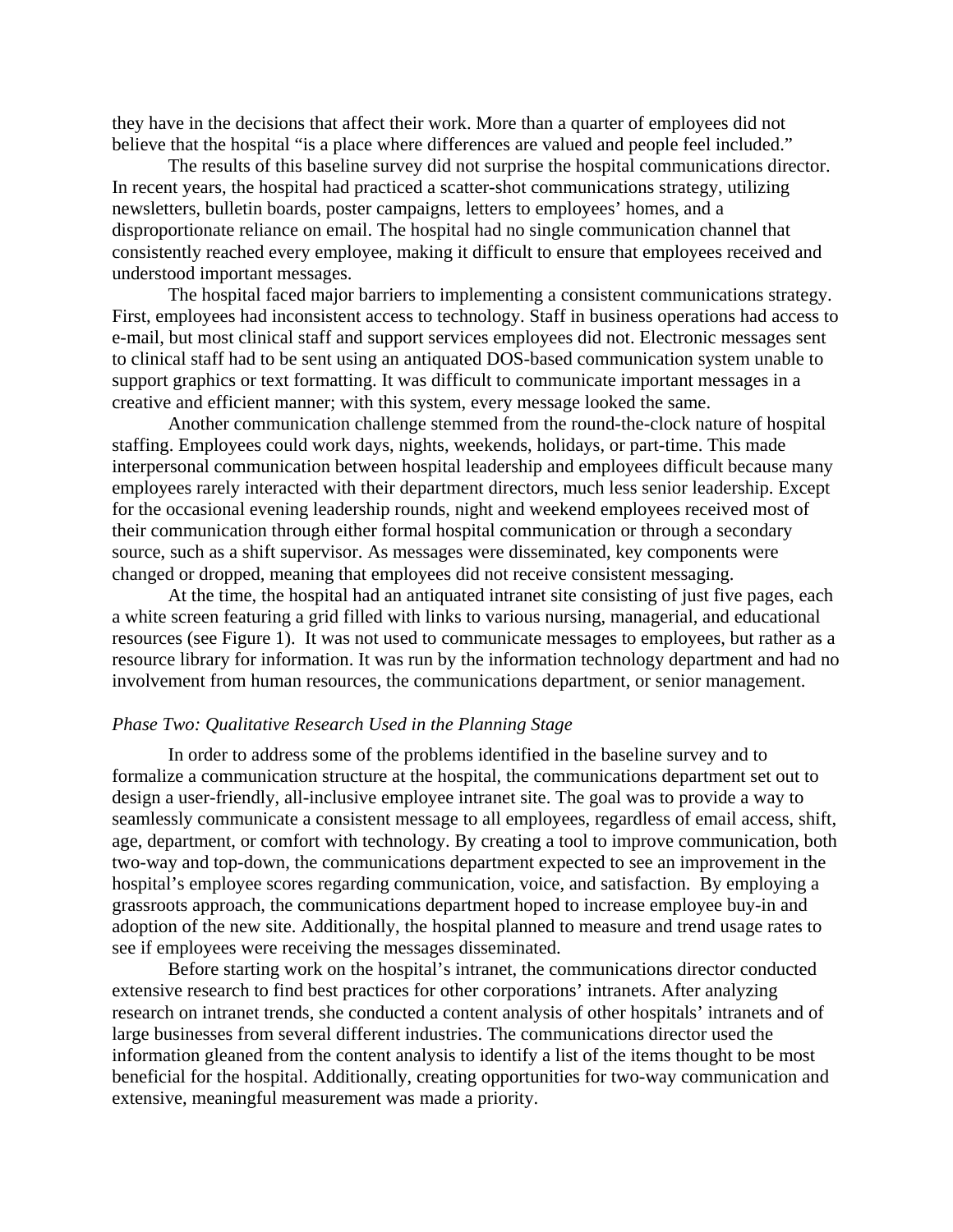The communications director next selected a reputable communication agency to design an intranet. Then, armed with a plan and a price, the next step was to propose the project to the hospital's Administration team, whose response to this unbudgeted and unprecedented project was overwhelmingly positive because of the site's ability to measure communication effectiveness. Each administrator was consulted individually to discover what features he or she felt would be important to include. Administrators helped promote the project to the leadership team to emphasize the importance of participating in the research and testing phases of the project.

After meeting with Administration, the communications director presented the project to the hospital's leadership team of 30 department directors. The communications director emphasized that she was not changing the intranet for the sake of change, but that she was altering the intranet to enhance communication and employees' access to information. In order to secure buy-in, the communications director then provided a handout with planned features for the intranet site to the directors and asked for their feedback. She then gave each director a survey that enabled administrators to recommend additional features that could make their job easier if added to the intranet site. Finally, the communications director asked the leadership team to go back to their staff to solicit their ideas as well.

Once the leadership team was educated on the project, the hospital's key employee committee, the Employee Advisory Group, was given a similar presentation, and those members identified several previously unconsidered issues. These committee members were then asked to return to their respective departments and solicit ideas for features that would make the new site more valuable. Each employee received the same written survey given to the directors that asked for her or his feedback. As the results of the director and staff surveys were compiled, some individual passionate supporters of the project who could act as staff resources were identified. These employees answered specific, clinical questions about the current site and its resources, provided heavily used documents that could be added to the site, and acted as informal focus groups as questions arose throughout the design phase.

These employee surveys produced many new and previously unplanned features for the new site, including a hospital-wide events calendar, with a news feed on the homepage promoting the most current events, a human resources page, filled with frequently used forms and links, and the addition of a FAQ's section on the existing education page, helping users understand how to log into various education Web sites, something that department receives calls about frequently. Not only were these resources important additions, but they also showed that staff could have ownership of this new site and that the staff's feedback could be heard, valued, and implemented, reinforcing the grassroots approach to development.

Once all of the content had been written and provided to the advertising agency, the site took about four weeks to design. After that, the communications department and the agency spent another two weeks testing and revising the site.

After both parties had agreed that the site was ready to be viewed, the communications director took the site to the Employee Advisory Group to solicit testing feedback. The employees on the committee received a common password to allow them access to the site, and they were asked to fill out a short survey telling what they loved about the site, what they hated about the site, what they would like to change, what they would like to add (referred to each time as an intranet "wish list"), and then they had the opportunity to provide additional comments. Not only were the employees asked to test the site, but they were also asked to identify other opinion leaders within their respective departments and have them test as well. Employees were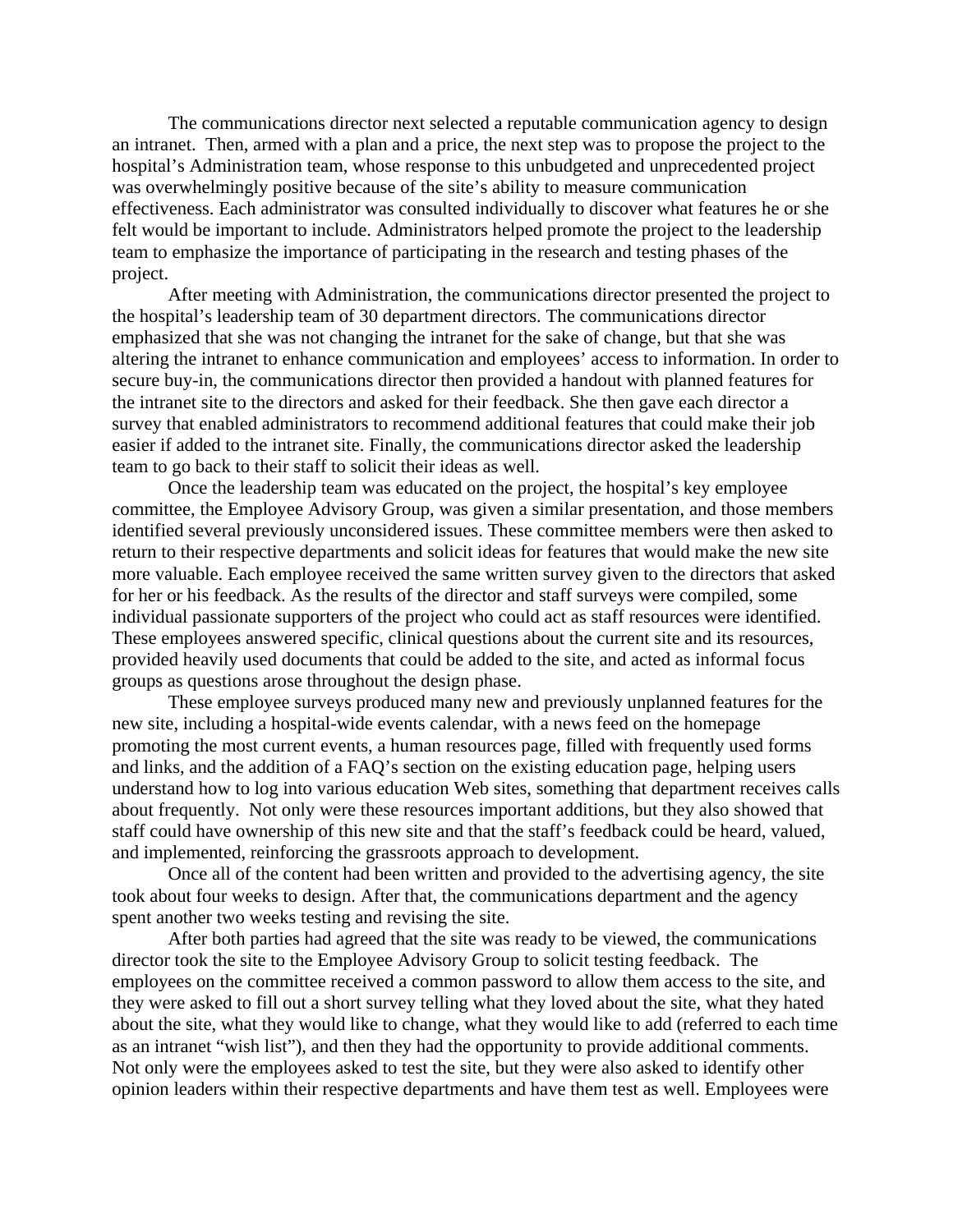encouraged to ask as many people as possible to test and provide feedback, with the understanding that the more feedback given, the better the site would be. The same survey was emailed out to all of the hospital directors, and they were also asked to involve opinion leaders from their departments. A one-week deadline was given. The site link was added to the hospital's current intranet homepage for the staff without access to email. The whole process was purposely casual and uncontrolled so that staff could start to build excitement and "pass along" the link, building momentum, excitement, and a sense of ownership before the site's roll-out, reinforcing the grassroots adoption approach

Thirty-one employees in 14 departments completed a survey or sent an email with their feedback from the testing. The communications director sent a personal response to all employees who submitted feedback, thanking them for their involvement and reinforcing the importance of having staff input to better the site. The employee feedback was then compiled, and changes were made based on those recommendations. Some of the staff's wish list items were tabled until after the initial site was rolled out, but staff provided some valuable ideas, and many could be implemented quickly.

Before the new site was launched, the hospital posted a banner ad at the top of its current intranet site with a countdown clock to promote the launch of the new site. Emails were also sent to all staff with email access, information was posted on the clinical employees' DOS-based computer system, and information was posted in the hospital's weekly newsletter. Directors were asked to promote the launch to their staff individually, prompting a word-of-mouth campaign. A few days before the launch, an email was sent out providing a sneak peek of the design of the new site (see Figure 2), and that communication included a question and answer section, promoting the fact that the site was built based on feedback and ideas provided by their employee peers, and alerting staff that the old site would still be available temporarily until employees grew accustomed to the new site navigation.

#### *Lessons Learned in Phase Two*

*The Roll-Out:* Taking a grassroots approach to collecting ideas and testing the site allowed employees to feel ownership and eased the strain that accompanies any transition. In a fast-paced hospital environment, employees have little time to spend learning a new program, but knowing that the site was created with input from coworkers, with the purpose of improving communication, made them more willing to experiment with the new site. Continuing to make the old intranet available during the initial roll-out was a key factor in reducing push-back from users.

During the testing phase, the communications director personally emailed and called key opinion leaders in different departments to solicit feedback concerning the site. Involving the staff and making changes based on feedback created a sense of empowerment and ownership before the site ever went live. In a post-launch survey, one employee said, "My feedback has been taken and was included in the new site." Even those adverse to change have shown an unexpected level of acceptance of the site's intuitive design. "It (the intranet) is something new. I was used to the previous site, but I'm sure I will get used to this one." Another said, "The format is easy to navigate and is simple enough for the less adept computer user." Another said, "I love that it is so easy to navigate and all the information is readily available.

*Culture:* Employees have quickly embraced the more personal aspects of the site. The photo slideshows had more than 1,500 hits in the site's first two months, the most of any of the new non-clinical pages. The "fun" survey on the homepage consistently receives more than 200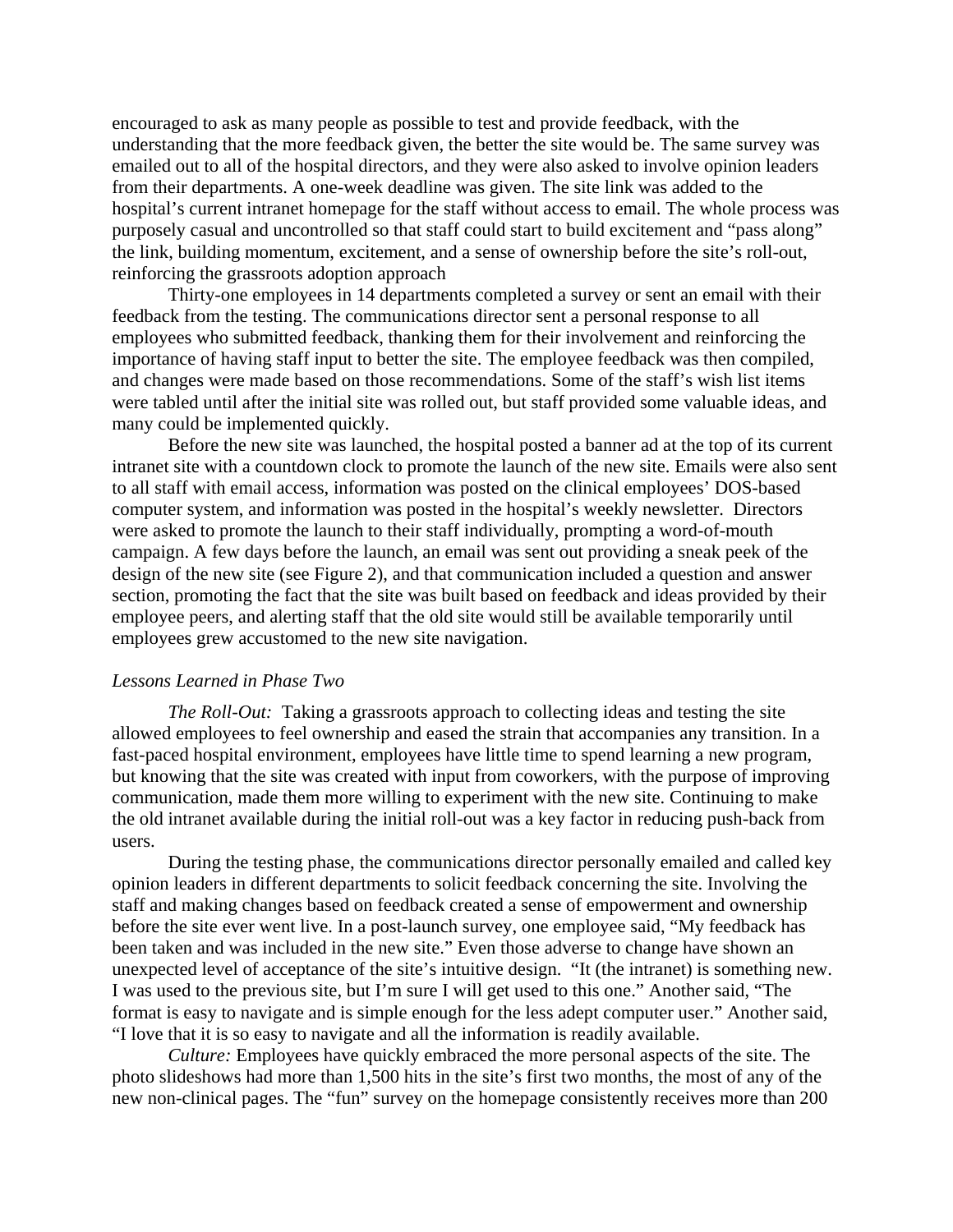votes per week, allowing staff to weigh in on their favorite sports teams, New Year's resolutions, and even their initial opinion of the new site. In the post-launch survey, one employee commented, "The links for pictures are fun to look at. I enjoy seeing the camaraderie that is present here at North Hills."

*Consistent Messaging:* One of the site's key goals was to create a consistent messaging tool for all staff so that everyone had access to the same information communicated in the same way. Since the site has launched, participation has increased. For instance, one director wrote, "Thanks so much for adding the link to the blood drive on the home page. We had 17 donors sign up for the drive today. That is a first! I am lucky to have two or three people call me to sign up. This was a great idea and has really helped bring in donors. Thank you!" Other staff members have commented on the site's consistent messaging. "I love that the information is so readily available," said one employee. Another said, "This is one stop for all pertinent information."

*Two-Way Communication***:** The site was created to improve two-way communication between employees and between employees and management. Features included a process improvement page, a CEO blog where staff could ask candid questions and get answers straight from the CEO, and a page for employees to submit topics to be discussed by the Employee Council. Staff members have responded with enthusiasm. One employee said,

The new site seems like an open door to the powers that be and will be used a lot by those anxious to communicate with [administration]. My job will be easier because people I work with will have a forum to speak freely… they will be more contented employees. Happier nurses make better coworkers and therefore better caregivers. It is a win-win situation.

Improving employee voice is especially important for the night and weekend shifts. One employee said, "I can convey any opinion at any time." In the first two months, the site had 18 suggestions for its process improvement section, aptly named "What's bugging you?" All suggestions were followed up on and responses were posted for all staff to see that their feedback was heard and taken seriously. In the first three months of the intranet, the hospital completed 31 process improvement projects based on feedback from the Bug Zapper process improvement page.

### *Phase Three: Follow-up Survey*

As indicated by the descriptive results in Table one, mean scores for communication effectiveness, voice, and satisfaction increased from the time of the baseline survey to the time after the new intranet was used by employees.

Descriptive results of the questions measuring employees' perception of the intranet were also positive. The Likert-scale statements were measured on a five-point scale. As indicated by Table two, responses to each statement ranged from 3.68 ("The new intranet site will make my job easier") to 3.89 ("The new intranet site has made it easier for me to find information"). Although the results are positive, there is still room for improvement.

In response to the open-ended question, "What do you like most about the Intranet site?", 93 employees provided comments. Nearly half of the comments related to employees' satisfaction with the intranet's ease of use. Typical comments included "easier to find information," "information is easily available," "it has easy links and is user friendly," and "very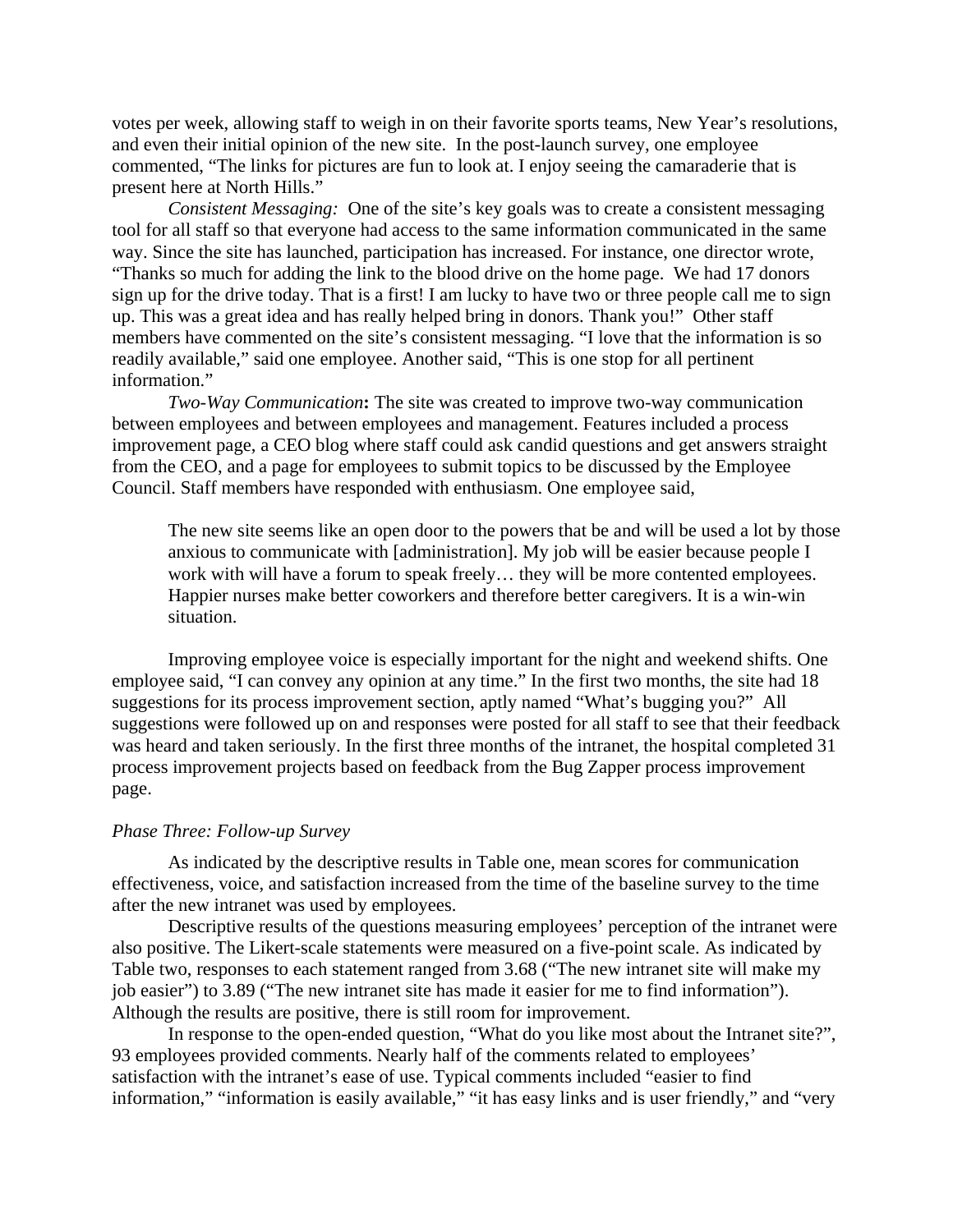user friendly." Almost one fourth of employees praised the appearance of the intranet, using phrases such as "I like the colors," "more professional appearance," "the layout," and "It is beautiful." Ten percent of employees talked about how the new intranet effectively streamlines the communication process. More specifically, employees mentioned liking the "central site for information," "everything that is important to know is on the home page," the intranet "is more streamlined," and the intranet is a "one stop for all pertinent information." Finally, another 10 percent of employees mentioned the two-way communication afforded by the intranet. Employees used phrases such "it is able to provide feedback," "interactive opportunities afforded by the Bug Zapper," "increased communication," and the intranet is more "inclusive."

Although sixty-six employees provided feedback to the question, "What do you like least about the intranet?", nearly twenty percent of the comments were either positive ("I like everything") or neutral ("I have to get used to it"). Twenty percent of employees said that they found the new intranet difficult to navigate. More specifically, employees said they had to do "lots of scrolling to find what they are looking for," and that the new intranet requires more "scrolling and clicks" and "more navigation to find what I need." Fifteen percent of employees mentioned the difficulty in using the drop down boxes of the intranet. Finally, five employees said they did not like the appearance. Specific comments targeted a dislike of the "colors," the "blandness of the site," and the "arrangement of items on the screen."

# *Measurement of Success*

In order to measure the future success of the intranet, a variety of tools will be employed. Usage statistics will be measured to understand how many employees are exposed to specific messages and site components. The hospital also plans to tailor usage statistics to specific departments, allowing management to better understand who is using the site and which areas need further education. Additionally, responses to items posted on the intranet will be measured, including event attendance, online form submissions, and program participation. Semi-annual employee surveys, similar to those in phases one and three of this study, will also be implemented to show the impact of the intranet.

#### **Discussion**

This case study illustrates the importance of using grassroots planning for designing and implementing an employee-friendly intranet. The results of the grassroots planning process helped to increase employee buy-in and adoption of the new intranet. The planning process also yielded new ideas that the hospital communications director was able to incorporate into the intranet design. Other companies may want to consider a similar intranet development process.

The fact that perceived communication effectiveness, employee voice, and satisfaction increased after employees had time to use the intranet is noteworthy for many reasons. First, the increased mean scores illustrate the value that can be gained from an intranet that enables twoway communication and that helps employees to share best practices. Corporate communicators should not view an intranet merely as a tool to electronically disseminate information in order to save money on traditional print pieces (Holtz, 2008). Rather, an intranet should be used to build employee collaboration and communication, which may ultimately result in increased satisfaction and perceived voice, as in this study. Long-term, increased employee satisfaction and voice may result in better employee retention and enhanced productivity. Employees in this study offered suggestions via the intranet that resulted in 31 process enhancements in a three month time period.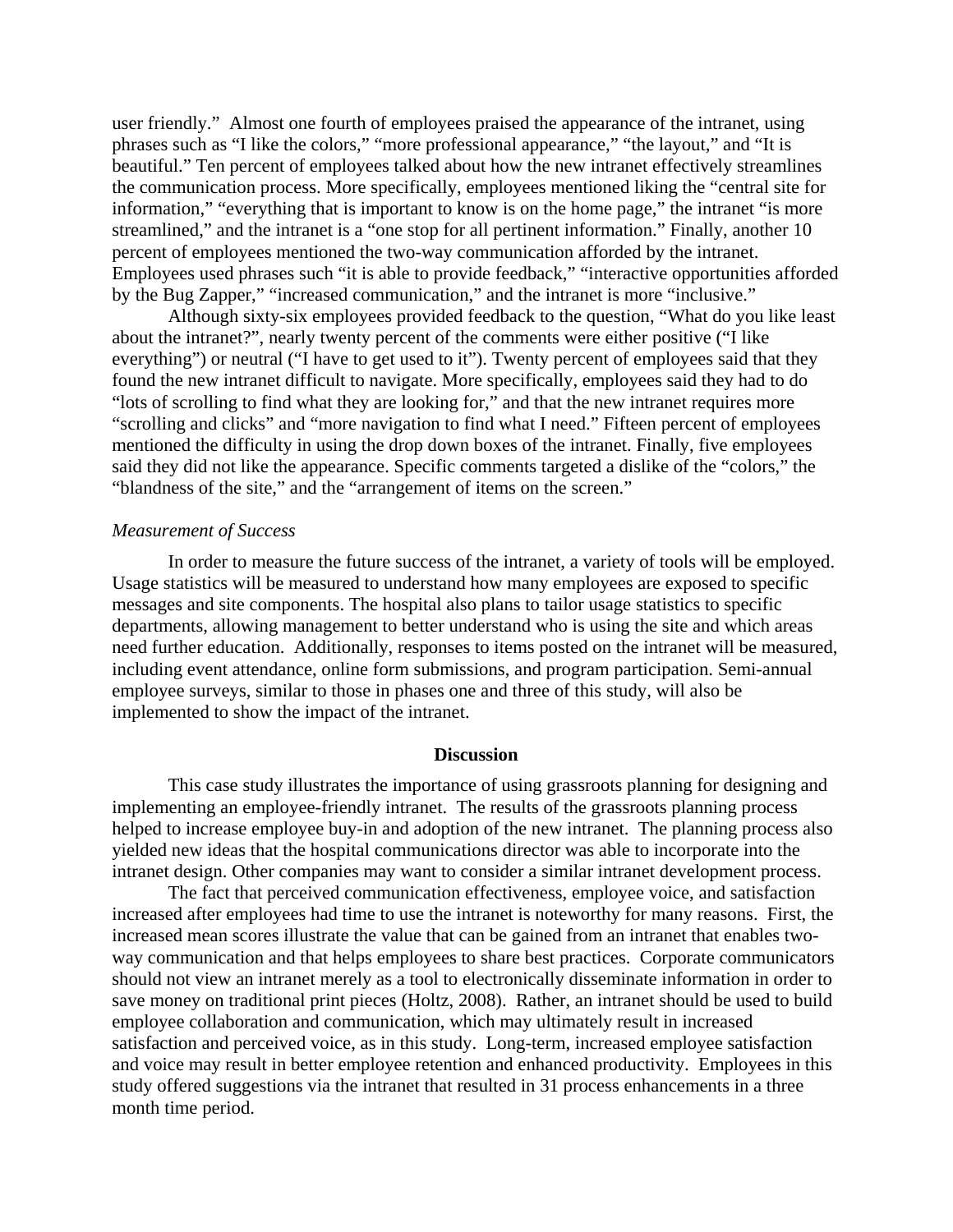The quantitative results also indicate the importance of developing and implementing a measurement and evaluation system for an intranet. Less than one third of organizations currently measure their intranets (Global Intranet Strategies, 2006), which is surprising because measurement does not have to be expensive or time consuming. Measurement can be beneficial to corporate communicators for many reasons. First, measurement enables communicators to discern which intranet messages are reaching and resonating with employees. Second, measurement helps communicators know if they are reaching the goals and objectives that they initially identified prior to a program launch. Third, measurement may help to secure management buy-in of future communication initiatives, as was the case with the hospital highlighted in this study.

#### **References**

Anderberg, K. (2008, November). Block MySpace?. *Communications News*, p. 4.

- Cozijn, R., Maes, A., Schackman, D., & Ummelen, N. (2007). Structuring job related information on the intranet: An experimental comparison of task vs. an organizationbased approach. *Journal of Technical Writing & Communication*, *37*(2), 203-216.
- De Bussy, N., Ewing, M., & Pitt, L. (2003). Stakeholder theory and internal marketing communications: a framework for analysing the influence of new media. *Journal of Marketing Communications*, *9*(3), 147-161.
- Dewhurst, S. (2006/2007, December/January). Key findings from the pulse survey. *Strategic Communication Management*, *11*(1), 6-7.
- France, D. (2007, April). Transforming the intranet into a more engaging tool at HBOS. *Strategic Communication Management*, *11*(3), 16-19.
- Frankola, K. (2009, February). How Deloitte built video into the corporate strategy. *Strategic Communication Management*, *13*(2), 28-31.
- Fugere, B. (2009, January). Movies with a message. *Communication World*, *26*(1), 40-41.
- Gleba, B., & Cavanagh, L. (2005, October). Applying the IKEA values to improving the intranet. *Strategic Communication Management*, *9*(6), 30-33.
- Global Intranet Strategies, (2006). Today & tomorrow: Summary of results. Retrieved September 26, 2008 from

http://www.cosude.org.bo/ressources/resource\_es\_162043.pdf.

- Grates, G. (2005, November). Taking aim at information overload. *Communication World*, *22*(6), 22-24.
- Haithi, Sona (2007, April/May). The winning features of 2007's best intranets. *Strategic Communication Management*, *11*(3) 28-31.
- Holtz, S. (2008, January). Bring your intranet into the 21st century. *Communication World*, *25*(1), 14-18.
- Howard, E. (2000, February). The dot.com effect. *Strategic Communication Management*, *4*(2), 16.
- Lehmuskallio, S. (2006). The uses, roles, and contents of intranets in multinational companies in Finland. *Journal of Business & Technical Communication*, *20*(3), 288-324.
- McConnell, J. (2007, May). Making intranets meaningful. *Communication World*, *24*(3), 24-25.
- Prime, H., Williams, T., & Williams, R. (2007, May). In the driver's seat. *Communication World*, *24*(3), 40-41.